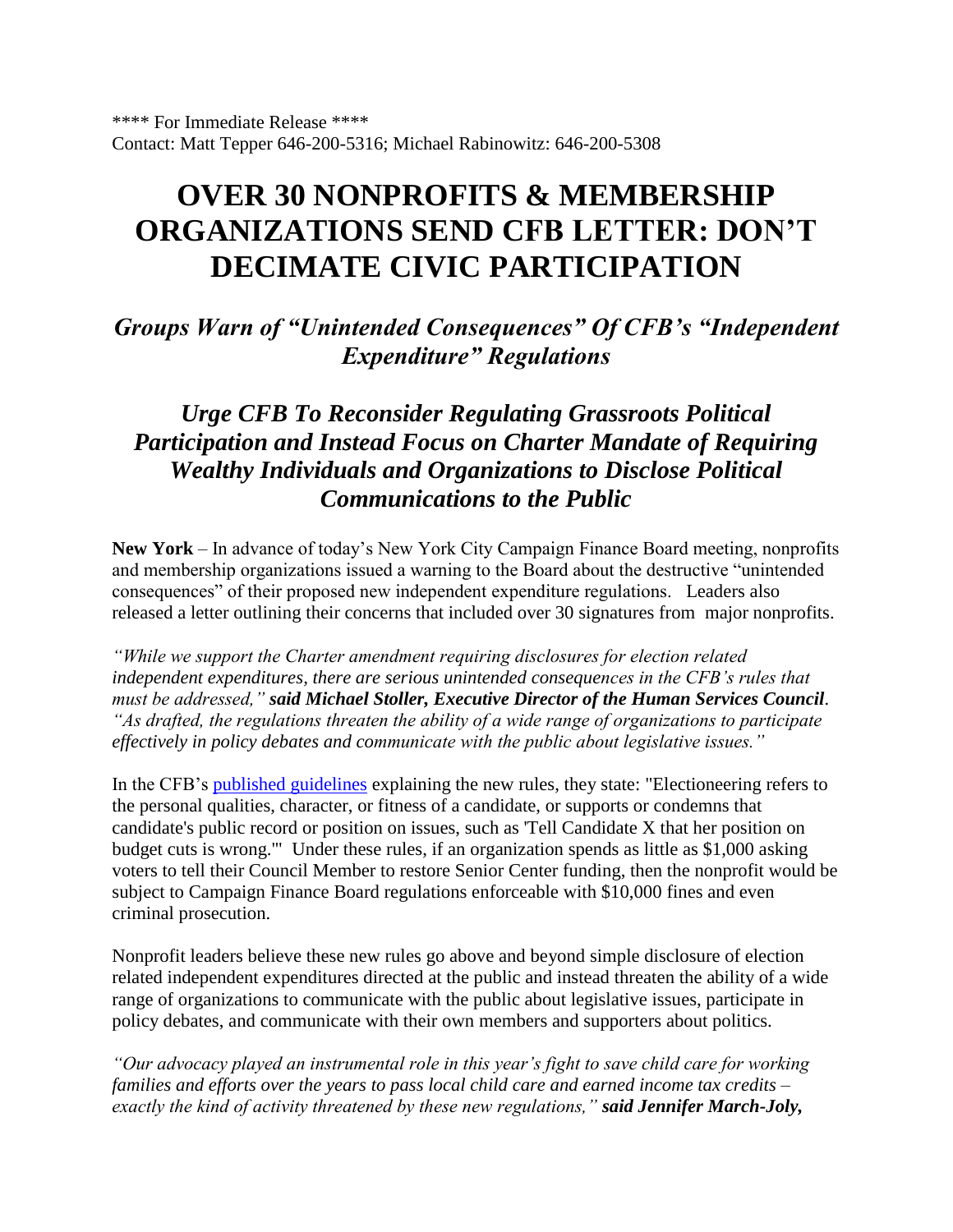*Executive Director of Citizens' Committee for Children. "Now more than ever nonprofits fighting for the New Yorkers most in need should be encouraged to speak up - not subjected to rules limiting our speech."*

*"Our work isn't about promoting candidates, it's about making sure that the voices of working class New Yorkers are part of important policy debates" said Oona Chatterjee, Co-Executive Director of Make the Road New York. "But the way these regulations are written, when a nonprofit 501c3 organization communicates information about a particular policy, it could be interpreted as a de facto endorsement of a candidate, and it would put a community organization like ours in violation of the law."*

Membership organizations also highlighted ways the regulations would decrease participation in the political process.

*"Our internal advocacy program is designed to educate our members, train them as leaders, and provide them with the tools to participate in the democratic process – not to sway the general public on an election," said Jesse Laymon of Citizen Action of New York. "Trying to regulate our program as an independent expenditure goes above and beyond the Charter amendment passed by New Yorkers; the CFB should focus on the original Charter mandate requiring wealthy individuals and organizations to disclose political communications to the public, not infringe on communications with our own members."*

*"I'm a member of a small union and I depend on my local to keep me informed and engaged in important issues, said John Maugeri of CWA Local 1102, a 300 member Staten Island local. "I'm worried that these rules would make it harder for me to make an informed choice about politics. Isn't the CFB supposed to be encouraging political participation, not discouraging it? The Board should focus on what the Charter amendment was designed to do: ensure that when wealthy people spend money communicating with the general public they have to disclose it."* 

## **Background**

These rules are part of the Campaign Finance Board's attempt to carry out the November 2010 Charter amendment requiring the disclosure of expenditures by individuals and groups to persuade voters on candidates and referenda on the ballot.

### **Letter**

October 27, 2011

New York City Campaign Finance Board 40 Rector Street, 7th Floor New York, NY 10006

Dear New York City Campaign Finance Board:

In November of 2010 New York City voters approved an amendment to the City Charter requiring the disclosure of independent expenditures by individuals and groups to persuade voters on candidates and referenda on the ballot.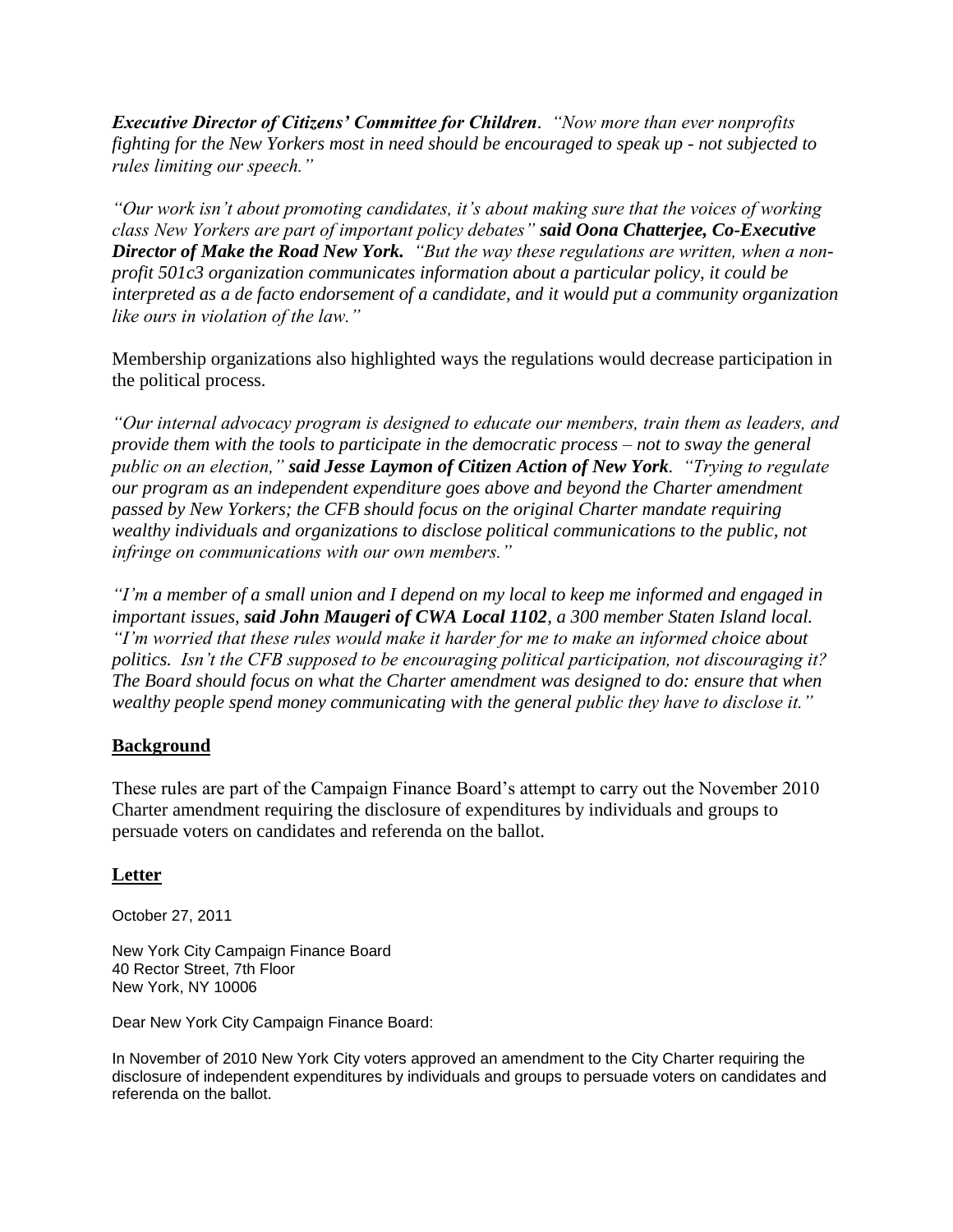But we believe your proposed rules go well beyond the mandate and intent of the Charter amendment and run counter to your mission of increasing citizen participation in the political process.

Rather than simply regulating speech by wealthy individuals and groups intended to sway the public and directly affect an election, you are also regulating speech intended to educate the public on the decisions and policies of elected officials and communication by organizations with their own members**.** And, the rule can't be defended as simply requiring "more disclosure" – it would also limit or prohibit much of our membership and public advocacy, and our normal engagement with public officials, by treating it as a socalled "in-kind contribution" to a "candidate."

**This threatens the ability of a wide range of non-partisan and not-for-profit organizations to communicate with the public about legislative issues, participating effectively in policy debates, and communicating with their own members and supporters about politics**. **And that is surely not the result City residents intended when they voted for the Charter amendment.**

#### **How We're Affected**

This rule treats non-profit advocacy and membership organizations as if we were the same as political candidates in the current system. Under this rule, if our organizations spend as little as \$1,000 communicating with the public about an elected official's stand on legislative issues (if the elected official happens to be a candidate), we would have to file extensive financial reports for the first time. The same would be true if we were communicating with our own members about an election.

Reporting is not a simple process our often small staffs can add to their current responsibilities. There would be as many as 12 scheduled reports, plus up to 14 more just before the primary or general election**.** Failure to report, or reporting incorrectly, could lead to lengthy investigations, \$10,000 fines and even criminal prosecution, which in practice would mean nearly all groups subject to the new rules that are willing to take these risks would need to pay for legal counsel to ensure proper filing.

Organizations that spend more than \$5,000 would have to report and make public almost all of their sources of funding, including foundation grants, previously anonymous charitable giving, investment earnings and even membership dues as campaign "contributions."

Organizations that spent money on legislative advocacy would also be forced to declare their spending as in support or opposition to particular candidates, *even for organizations that do not currently make such endorsements*.

#### **The same rule would even apply to 501c(3) organizations who are barred from making endorsements by the IRS, putting them in the difficult position of either having to violate City law, violate Federal law or stop informing the public about important issues if the issue happens to be discussed by the City Council within three months of an election.**

Notably, such disclosure is in many cases duplicative, as organizations that spend money to influence policy decisions must already file lobbying disclosure reports (though such reports are far less complex and difficult to file than the proposed filing system).

Strict rules and meaningful punishments are entirely appropriate for the independent PACs and expressly political groups whose spending the Charter amendment was meant to shine a light on. But the same regulation becomes onerous when applied to groups whose clear intention is public education, advocacy, or member service and representation.

**There can be little question that given the high costs -- both in the complexity of CFB filing and the need to retain legal counsel – and the risks of erroneous reporting, that many groups would respond to the CFB's proposed rules by limiting their own speech – an outcome at odds with the CFB's broad goal of increasing participation in the democratic process.**